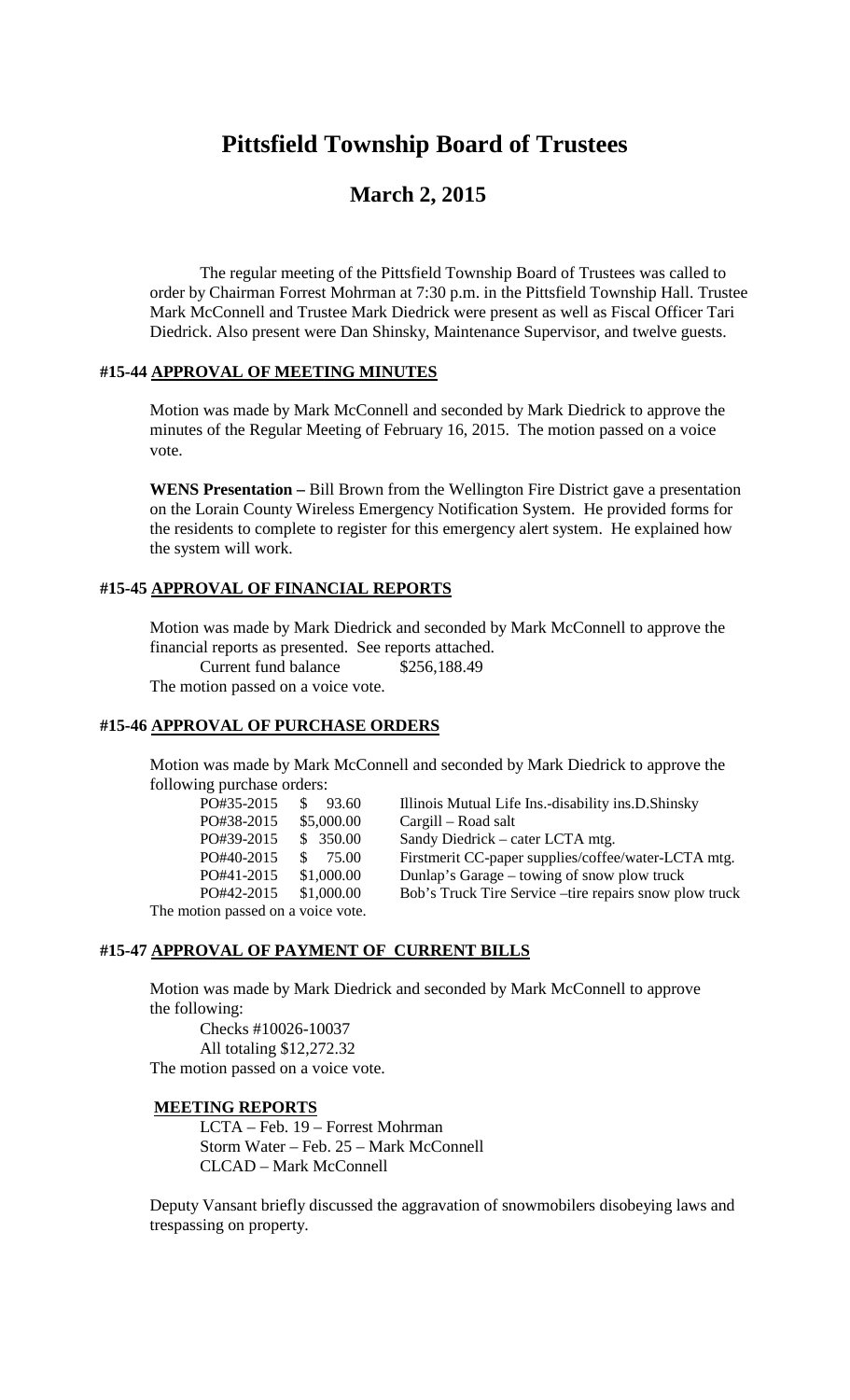#### **OLD BUSINESS** –

The Building Project was discussed briefly. Mark Diedrick notified the other Trustees that resident Larry Knoble is interested in helping with the design of the new maintenance building. He is an architect by trade. Mr. Knoble suggested that the Trustees roughly figure \$145 to \$150 per square foot for building expense.

Pittsfield Township will host the next LCTA Meeting on March  $19<sup>th</sup>$ . Plans were discussed. Sandy Diedrick will cater the meal for approximately 60 people.

#### **NEW BUSINESS –**

As a representative of the Pittsfield Historical Society, Bert Latran asked the Trustees for a recommendation for the placement of a tornado historical plaque on the Township property. The Historical Society is hosting a  $50<sup>th</sup>$  anniversary event on April 11, 2015 from 2:00 to 5:00 p.m. After discussion, it was decided to place the plaque in front of the school house temporarily. When the school house is moved to its permanent location, the plaque will also be moved to a permanent spot.

# **#15-48 APPROVAL OF AN INDEPENDENT CONTRACT WITH RENEE OVERSTREET FOR SERVICES AS THE NEWSLETTER EDITOR FOR 2015 FOR THE AMOUNT OF \$100.00 PER NEWSLETTER**

Motion was made by Mark McConnell and seconded by Mark Diedrick to approve an independent contract with Renee Overstreet for services as the newsletter editor for 2015 for the amount of \$100.00 per newsletter. The motion passed on a voice vote.

Jim McConnell, as representative of LORCO, gave a brief presentation on the rural sewer system being implemented in Lorain County. He explained the system as well as the wastewater treatment system being used.

#### **ZONING BUSINESS –**

Dan Shinsky gave an update on zoning business. He continues to work with the resident needing an animal shelter permit.

#### **ROAD & MAINTENANCE REPORT-**

Dan Shinsky reported on the snowplowing progress.

#### **#15-49 APPROVAL OF PERMANENT APPROPRIATIONS FOR 2015**

Following detailed review by the Fiscal Officer and Trustees, Mark Diedrick moved to approve the following permanent appropriations:

| \$313,920.00 |
|--------------|
| 8,000.00     |
| \$99,625.00  |
| \$95,000.00  |
| 6,000.00     |
| \$98,200.00  |
|              |
| \$620,745.00 |
|              |

Mark McConnell seconded the motion and it passed on a voice vote.